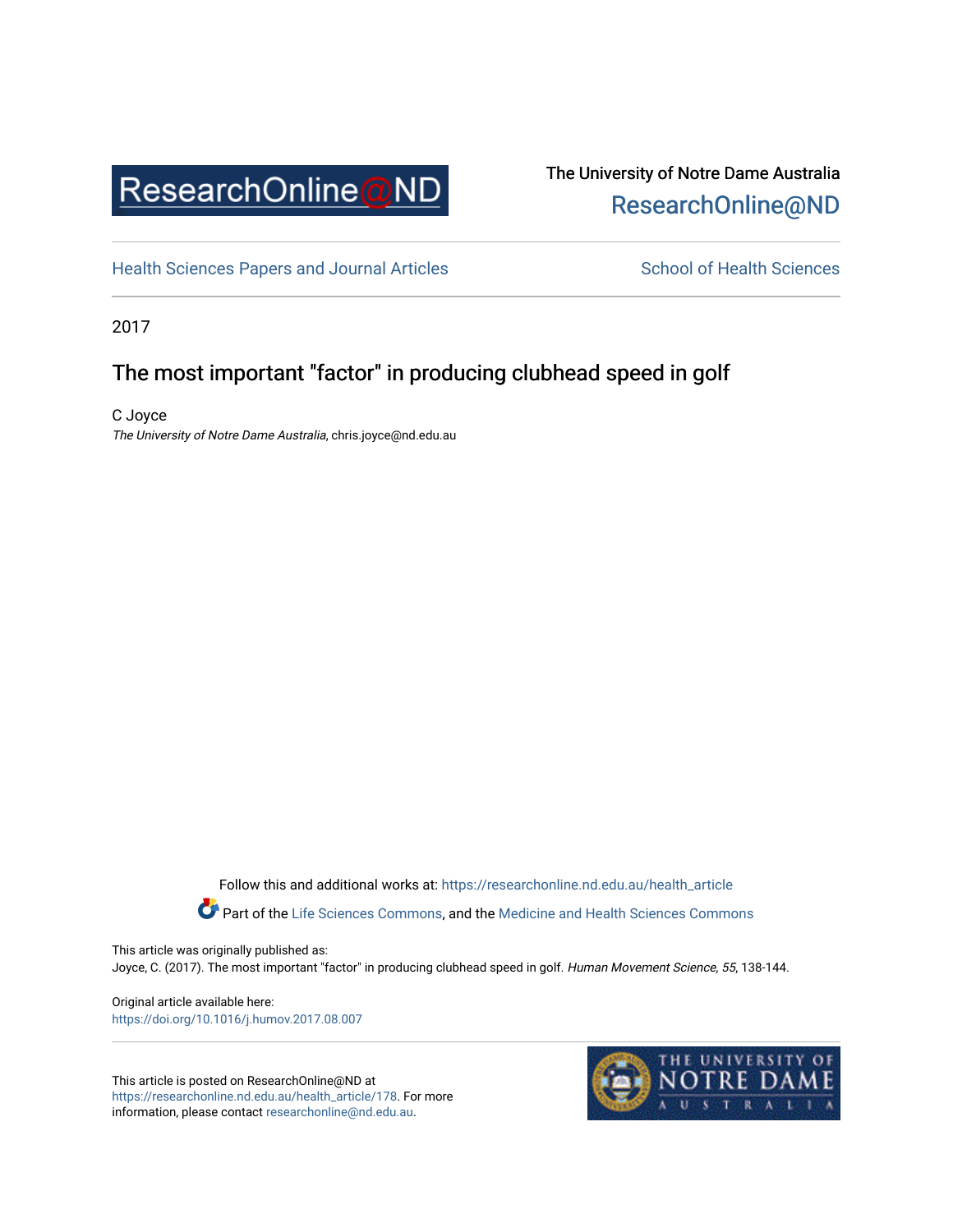

©2017. This manuscript version is made available under the CC-BY-NC-ND 4.0 International license<http://creativecommons.org/licenses/by-nc-nd/4.0/>

This is the accepted manuscript version of the article published as:

Joyce, C. (2017). The most important "factor" in producing clubhead speed in golf. *Human Movement Science, 55.* doi: 10.1016/j.humov.2017.08.007

This article has been published in final form at <https://doi.org/10.1016/j.humov.2017.08.007>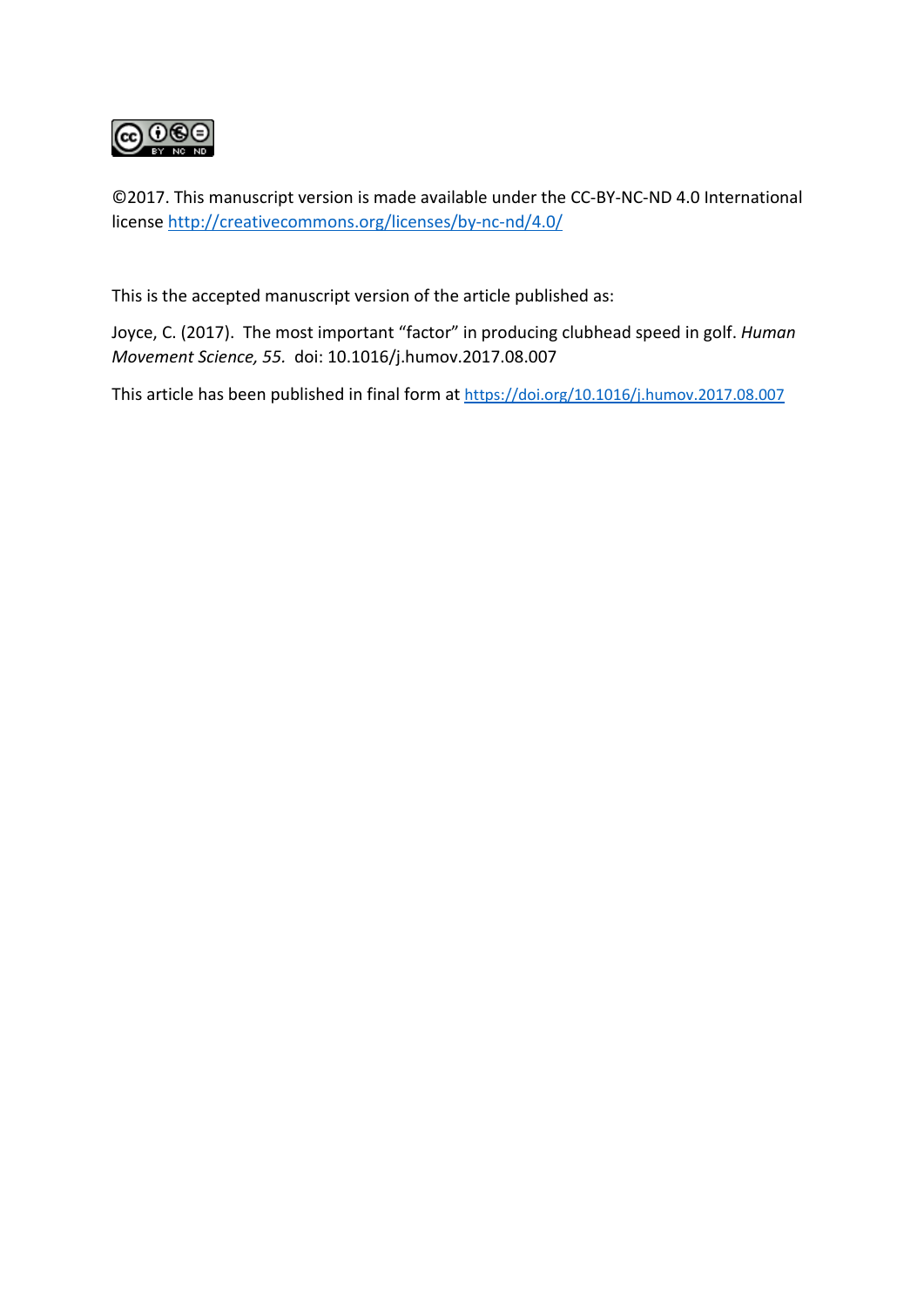| $\mathbf{1}$ | The Most Important "Factor" in Producing Clubhead Speed in Golf                                    |
|--------------|----------------------------------------------------------------------------------------------------|
| 2            |                                                                                                    |
| 3            |                                                                                                    |
| 4            | Christopher Joyce <sup>1</sup>                                                                     |
| 5            |                                                                                                    |
| 6            | <sup>1</sup> School of Health Sciences, The University of Notre Dame Australia, Fremantle, Western |
| 7            | Australia                                                                                          |
| 8            |                                                                                                    |
| 9            | Running Title: faster clubhead speed with x-factor and crunch-factor                               |
| 10           | Author Contact: <i>chris.joyce@nd.edu.au</i> [+61 (8) 94330224]                                    |
| 11           | Word Count: 4018 (not including abstract or references)                                            |
| 12           | <b>Abstract Word Count: 224</b>                                                                    |
| 13           | Tables: Two                                                                                        |
|              |                                                                                                    |

*Figures: One*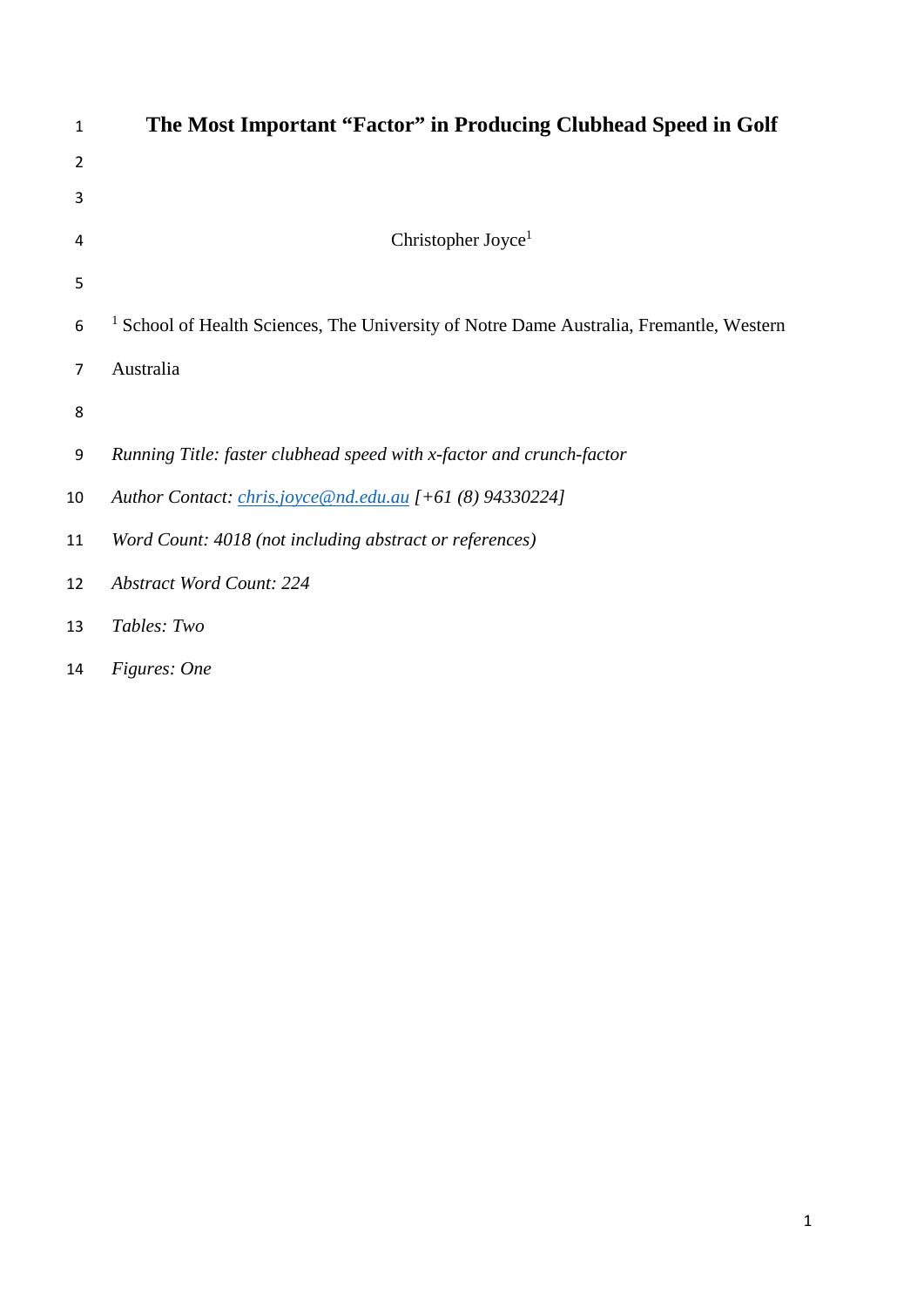#### **Abstract**

 Substantial experiential research into x-factor, and to a lesser extent crunch-factor has been undertaken with the aim of increasing clubhead speed. However, a direct comparison of the golf swing kinematics associated with each 'factor' has not, and possible differences when using a driver compared to an iron. Fifteen low handicap male golfers who displayed a modern swing had their golf swing kinematic data measured when hitting their own driver and five-iron, using a 10-camera motion analysis system operating at 250 Hz. Clubhead speed was collected using a validated launch monitor. No between-club differences in x- factor and crunch-factor existed. Correlation analyses revealed within-club segment (trunk 24 and lower trunk) interaction was different for the driver, compared to the five-iron, and that a greater number of kinematic variables associated with x-factor, compared to crunch-factor were shown to be correlated with faster clubhead speeds. This was further explained in the five-iron regression model, where a significant amount of variance in clubhead speed was associated with increased lower trunk x-factor stretch, and reduced trunk lateral bending. Given that greens in regulation was shown to be the strongest correlated variable with PGA Tour earnings (1990-2004), the findings suggests a link to player performance for approach shots. These findings support other empiric research into the importance of x-factor as well as anecdotal evidence on how crunch-factor can negatively affect clubhead speed.

**Key Words:** golf, 3D, x-factor, crunch-factor, clubhead speed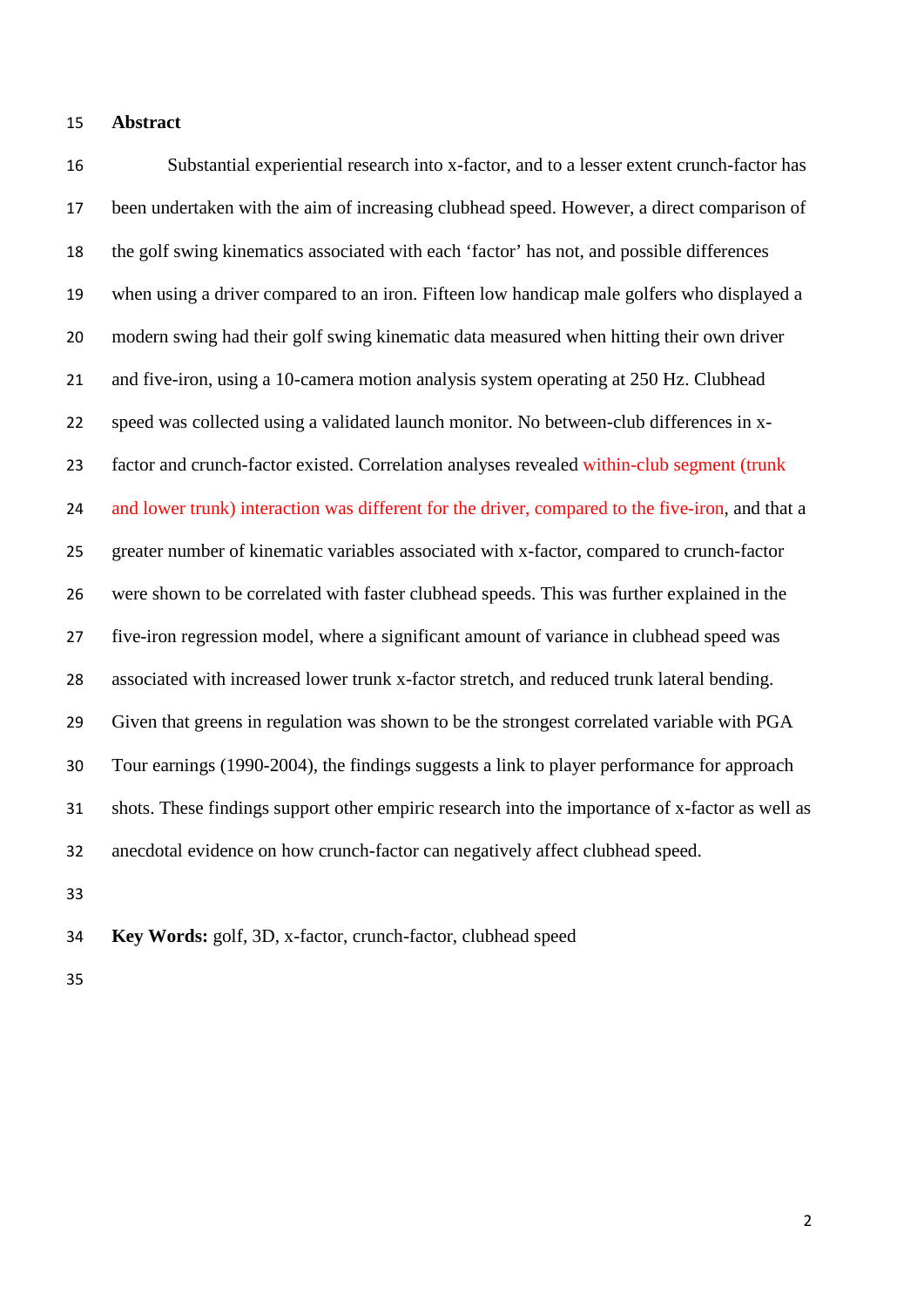#### **1. Introduction**

 Skilled golfers who produce faster clubhead speeds produce longer hitting distances (Fletcher & Hartwell, 2004), which is an advantage when hitting both drivers and irons, providing accuracy is maintained (Wiseman & Chatterjee, 2006). However, the associated kinematics required to produce faster clubhead speeds have produced dissimilar findings when considering performance enhancement and the potential for injury. With the majority of experimental research into biomechanical performance using the driver (Myers et al., 2008; Chu, Sell, & Lephart, 2010; Cole & Grimshaw, 2014), it is therefore important that the biomechanical performance of irons used to reach greens are investigated, as greens in regulation (number of greens reached in regulation divided by the number of holes played) has been shown to be the strongest correlated component with PGA Tour earnings (*r* = -  $(0.732)$  between 1990 and 1994, over putting average  $(r = 0.631)$  and driving distance  $(r = -1.631)$ 0.231) (Wiseman & Chatterjee, 2006).

 One of the most commonly investigated kinematic performance measures in golf is the 'x-factor' (Cheetham, Martin, & Motram, 2001; Myers et al., 2008; Kwon, Han, Como, lee, & Singhal, 2013). This refers to the amount of trunk axial rotation at the top of the backswing and is measured as the angular displacement between the shoulders and the pelvis (Myers et al., 2008; Brown, Selbie, & Wallace, 2013). It has been reported experimentally that skilled golfers who can attain a large x-factor at the top of the backswing are said to increase clubhead speed, and or ball velocity at ball impact (Cheetham et al., 2001; Myers et al., 2008; Chu et al., 2010). Additionally, whilst the shoulders remain static momentarily at the commencement of the downswing, the pelvis rotates towards the target and produces 'x- factor stretch' (Burden, Grimshaw, & Wallace, 1998; Cheetham et al., 2001). This is thought to facilitate a muscular elastic recoil effect from which faster clubhead speeds can be attained (Cheetham et al., 2001). These kinematics are observed in 'modern' swing golfers who utilise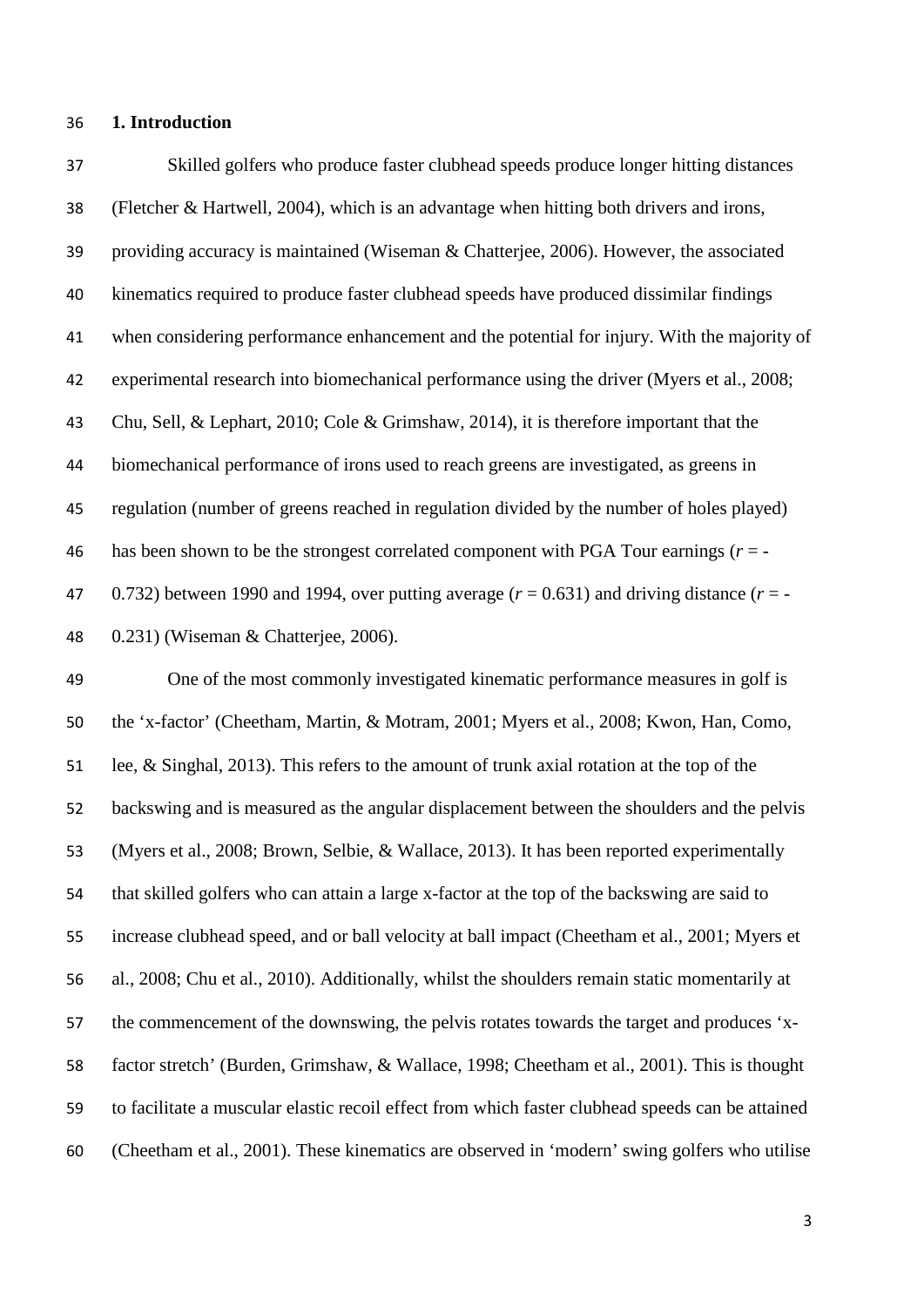a greater shoulder turn, and keep the pelvis restricted throughout the backswing (Gluck, Bendo, & Spivak, 2007). The application of x-factor to other sports has been investigated by Lees & Nolan (2002), who reported faster kicking speeds in elite male footballers who exhibited increased shoulder and pelvis angular displacement.

 Skilled golfers who utilise the x-factor at the top of the backswing to maximise trunk axial rotation velocity at ball impact also combine this with lateral bending of the trunk to the trailing side, as it is thought to apply a greater amount of force to the golf ball (Gluck et al., 2007; Chu et al., 2010). The product of trunk lateral bending and axial rotation velocity at ball impact is referred to as the 'crunch-factor', which is maximised around ball impact and the early stages of the follow-through (Morgan, Sugaya, Banks, & Cook, 1997; Sugaya, Tsuchiya, Morgan, & Banks, 1999; Gluck et al., 2007). Crunch-factor has also been suggested (although not directly measured) to occur in cricket bowling, with peak crunch- factor occurring at front-foot impact, shortly before ball release (Glazier, 2010). Empiric research into crunch-factor is limited. Increased trunk lateral bending velocity has been observed for skilled golfers hitting a mid-iron compared to that of a driver however, crunch-factor itself was not considered (Lindsay, Horton, & Paley, 2002).

 It has been reported that excessive crunch-factor has the potential for injury in the vertebral body and facet joint of the lumbar spine (Gluck et al., 2007), as excessive trunk lateral bending restricts trunk axial rotation velocity during the downswing, and from a performance point of view, trunk axial rotation velocity is more important for skilled golfers aiming to maximise clubhead speed (Chu et al., 2010; Sato, Kenny & Dale, 2013). Combined segment postures during trunk movement have shown greater and more variable elecromyographic muscle activation patterns when undergoing trunk lateral bending and axial rotation, compared to that of trunk flexion and extension (Nairn & Drake, 2014; Schinkel-Ivy 85 & Drake, 2015). Therefore, the importance of reducing muscle activation variability of the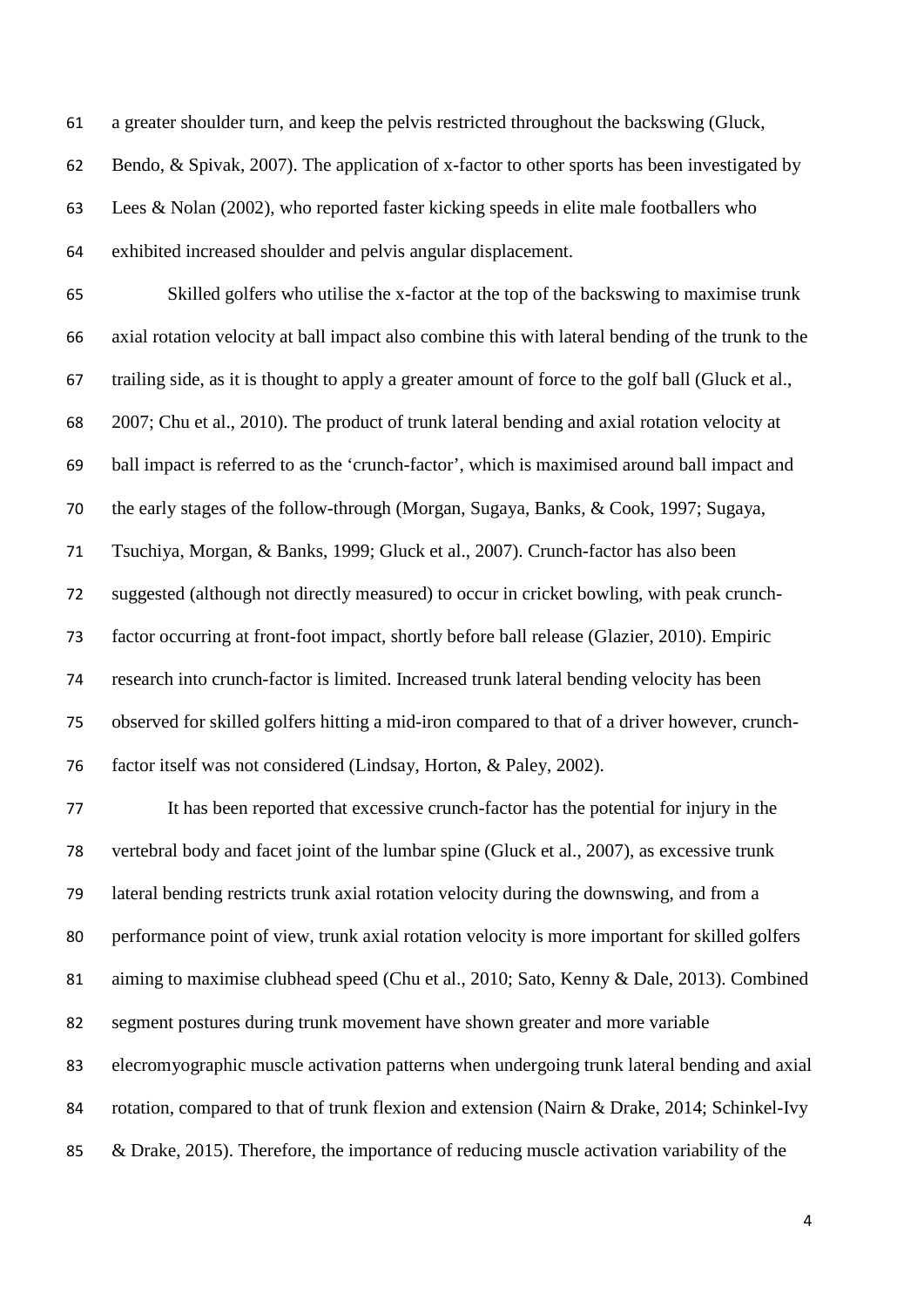abdominal musculature to increase trunk stiffness and stability when undergoing movements specific to the golf swing is key for producing clubhead speed (Schinkel-Ivy & Drake, 2015; Glofcheski & Brown, 2017).

 A substantial amount of empiric research exists for x-factor, when compared to crunch-factor. Recent developments in three dimensional motion analysis techniques have seen the trunk modelled as multiple segments (trunk and lower trunk), making crunch-factor 92 more anatomically meaningful (Joyce, Burnett, & Ball, 2010; Brown et al., 2013; Cole & Grimshaw, 2014), and also allowing the investigation of segment interaction which has shown to be important in producing clubhead speed (Tinmark, Hellstrom, Halvorsen, & Thorstensson, 2010; Horan & Kavanagh, 2012). A direct comparison of the golf swing kinematic variables associated with each 'factor' has not, therefore it is unknown if there are between-club differences in x-factor and crunch-factor, when using a driver compared to an iron. Further, it has been recommended that future research be undertaken to assess the between-club differences in crunch-factor profiles, as it has been hypothesised that the different kinematic profiles of driver and iron swings previously observed (Egret, Vincent, Weber, Dujardin, & Chollet, 2003; Joyce, Burnett, Ball, & Cochrane, 2013) will have a greater emphasis on trunk lateral bending, than that of axial rotation velocity (Cole & Grimshaw, 2014). Finally, it is unknown which golf swing kinematic variables associated with each 'factor' are more important in producing faster clubhead speed. Therefore, the aims of this study were to firstly, determine the between-club (driver and five-iron) differences in x-factor and crunch-factor. Secondly, investigate the within-club segment interaction (trunk and lower trunk) for x-factor and crunch-factor, and if more x-factor or crunch-factor variables are related to clubhead speed. Thirdly, to better understand the different movement strategies of low handicap male golfers, which x-factor and crunch-factor variables are associated with faster clubhead speed for each club.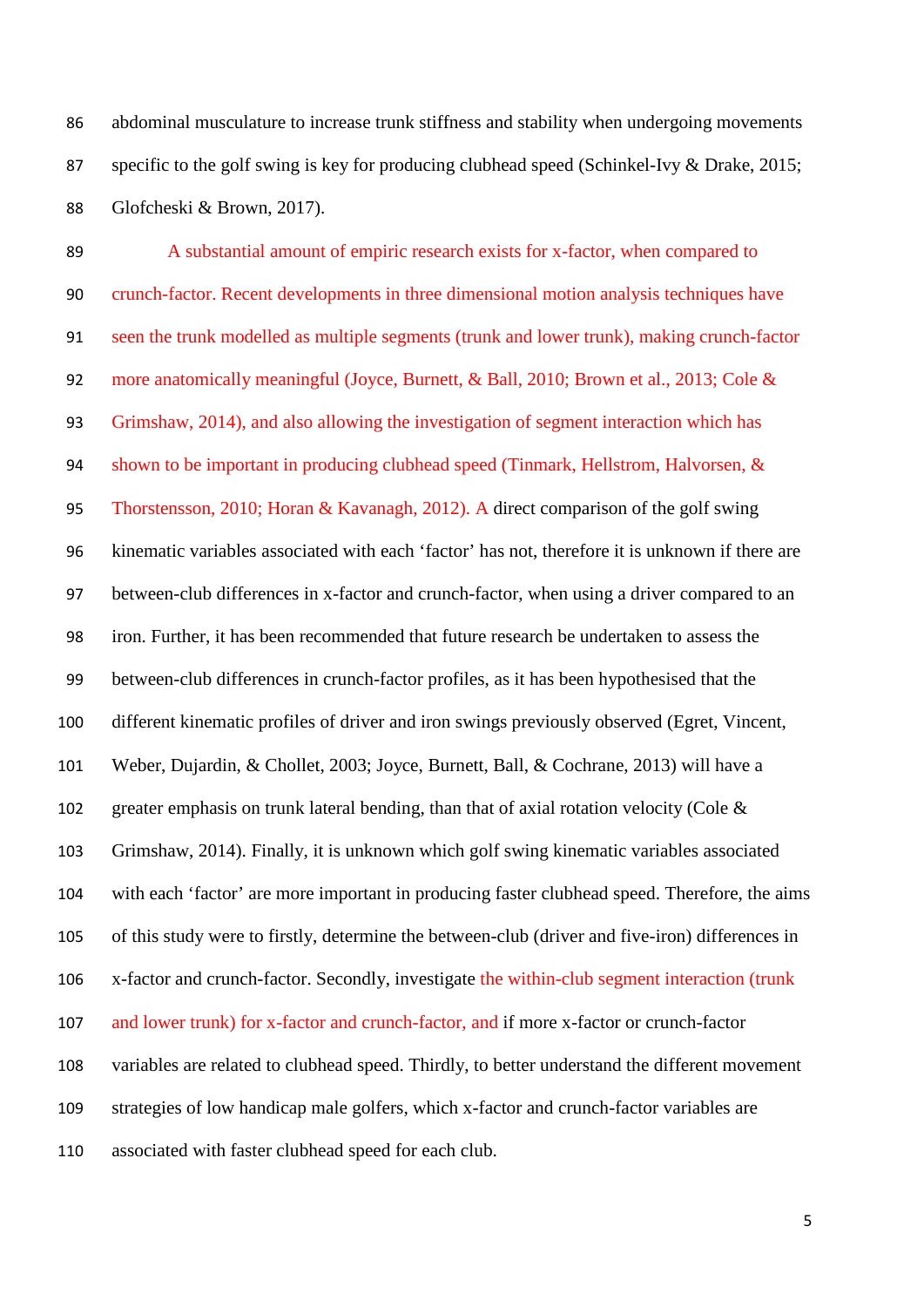### **2. Methods**

## *2.1 Participants & Experimental Protocol*

114 Fifteen right-handed low handicap male golfers (mean  $\pm$  SD: age = 22.7  $\pm$  4.3 years, 115 registered golfing handicap =  $2.5 \pm 1.9$ ) were available for this study. A modified Nordic Low Back Pain questionnaire (Kuorinka et al., 1987) was completed by each participant to confirm the absence of back pain within the last 12 months. This was undertaken to ensure that each participant's full range of motion during their golf swing was not inhibited (Hosea 119 & Gatt, 1996). All participants also underwent a qualitative golf swing video analysis to assess whether they demonstrated a "modern", rather than "classic" golf swing (Gluck et al., 2007). This was performed by two Australian professional Golfers Association teaching professionals who independently verified "modern" golf swing traits. Those participants who exhibited golf swing traits associated with a "classic" golf swing, i.e., heel raise and excessive pelvic movement were excluded from the study. On the basis of these criteria, this resulted in 5 of the originally screened 20 participants being excluded. After a standardised 5 minute warmup consisting of practice and real swings, each

 participant hit five shots with their own driver, followed by their own five-iron, using the same leading brand of golf ball. Participants were instructed to hit the golf ball as straight as possible using their normal, full swing. During testing, participants wore bicycle shorts, their own golf glove and golf shoes, and hit off a tee positioned on an artificial turf surface into a net positioned 5 m in front of the hitting area. Trials were disregarded if the launch monitor failed to record clubhead speed, swings resulted in inaccurate shots (balls landing outside of a predicted 37 m wide fairway as determined by the launch monitor), or if the participant felt that improper contact was made with the ball. This study was undertaken in an indoor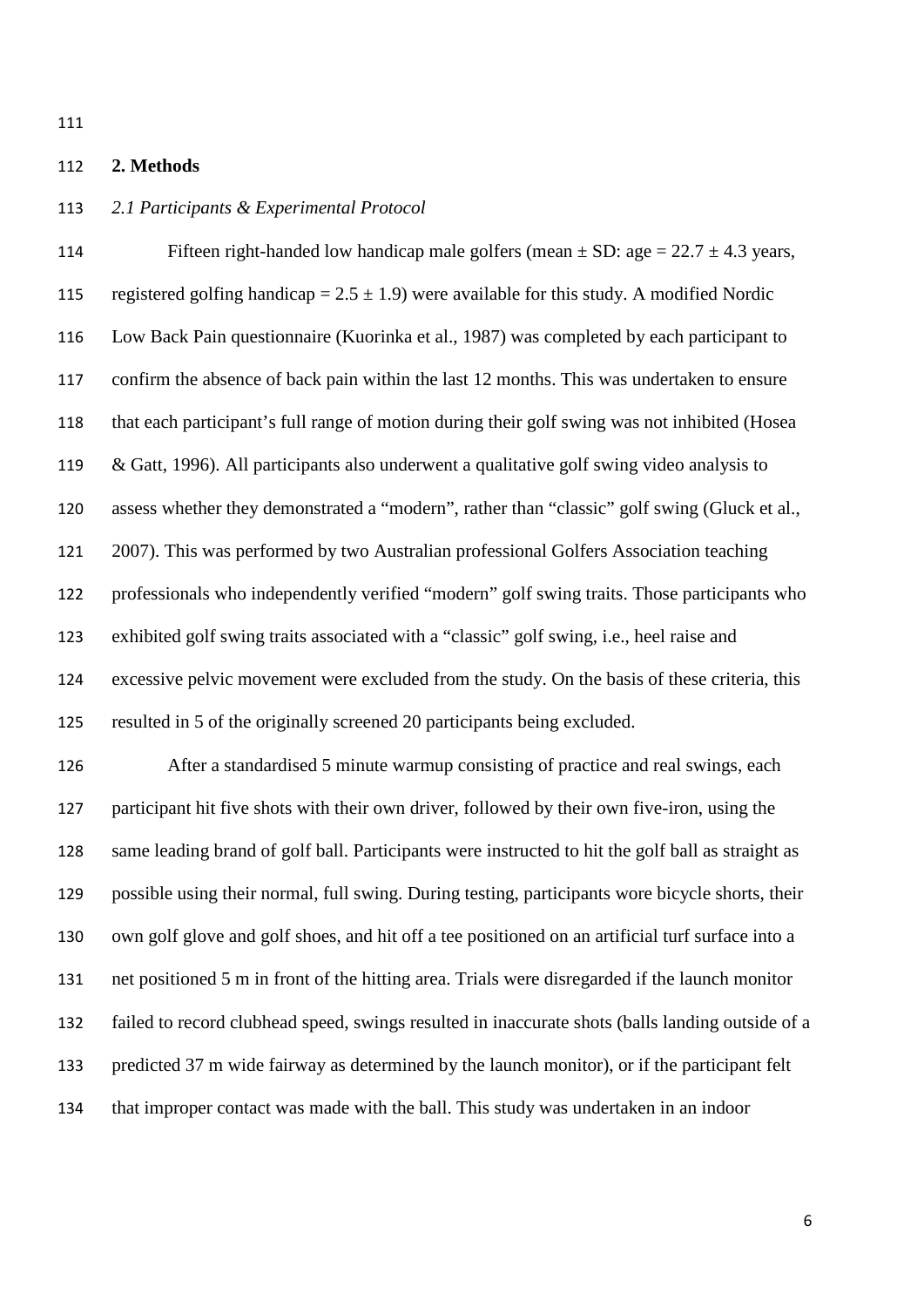biomechanics laboratory. Ethical approval to conduct the study was provided by the Institutional Human Research Ethics Committee.

*2.2 Data Collection*

 A 10-camera MX-F20 Vicon-Peak Motion Analysis system (Oxford Metrics, Oxford, UK) operating at 250 Hz was used to capture each participant's 3D golf swing kinematics. A previously validated multi-segment trunk model (Joyce et al., 2010) was used to create three anatomical reference frames for the trunk, lower trunk and pelvis. For the required golf swing kinematics, two events were identified during the golf swing. The top of the backswing was defined as the frame where the two club markers changed direction to initiate the downswing (Lephart, Smoliga, Myers, Sell, & Tsai, 2007). A small piece of retro-reflective tape attached to the golf ball was used to identify ball impact. Ball impact was defined as the frame 147 immediately before the ball was first seen to move after contact with the driver (Joyce et al., 2013). Clubhead speed at the point of ball impact was collected using a validated real-time 149 launch monitor (PureLaunch<sup>TM</sup>, Zelocity, USA) which was positioned at a distance of 3 m, aiming perpendicular to the participant's target line (Joyce, Burnett, Herbert, & Reyes, 2014). 

*2.3 Data Analysis*

 From the five trials recorded for each club, the trials with the fastest and slowest clubhead speed were removed, and the remaining three trials were averaged, assuming that there was minimal retro-reflective marker drop out, the ball landed within a predicted 37 m wide fairway (from the launch monitor), and where the participant felt that proper contact had been made, were analysed. All golf swing kinematics were smoothed using a Woltring filter 158 with a mean square error of  $20 \text{ mm}^2$  (Woltring, 1986).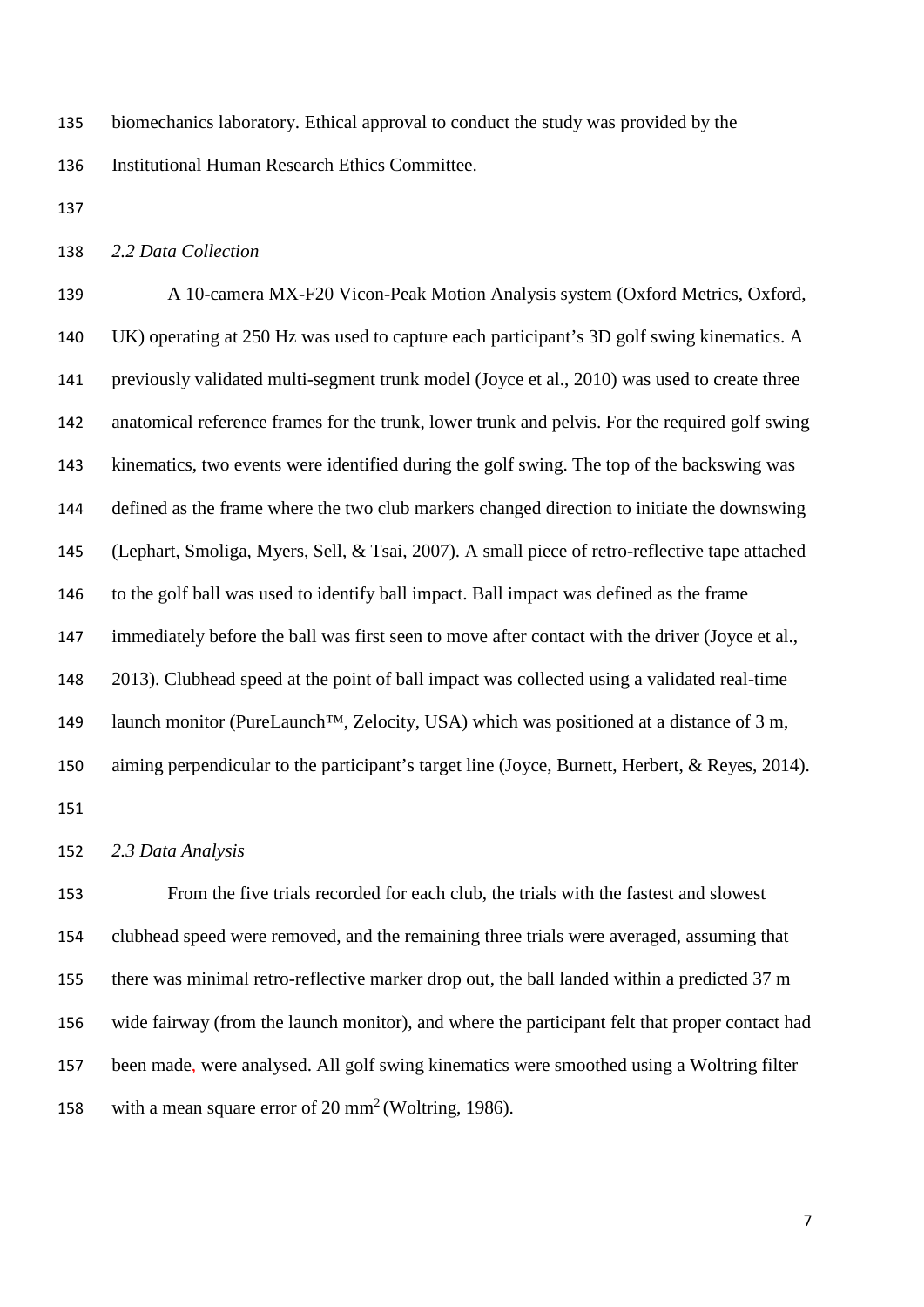The multi-segment model used in this study was developed in Vicon BodyBuilder V.3.6.1 (Oxford, UK) and used in Vicon Nexus V.1.7.1 (Oxford, UK) to obtain all kinematic variables (as described below). Cardan angles reported for the trunk were reduced from the 162 joint coordinate system of the shoulders relative to the joint coordinate system of the pelvis, and lower trunk Cardan angles reduced from the joint coordinate system of the lower thorax relative to the joint coordinate system of the pelvis (i.e., 0,0,0 indicates the shoulder or lower thorax reference frame is relative to the pelvis reference frame). In order to calculate the rotations relative to the pelvis, Cardan angles for each segment were reported using a ZYX (lateral bending, flexion/extension, axial rotation) order of rotation, followed by derivation of axial rotation velocity using finite difference calculations. X-factor of the trunk was 169 determined at the top of the backswing as the relative angle (axial rotation  $- X$ ) between the trunk and pelvis segments. Lower trunk x-factor was determined at this point also, as the 171 relative angle (axial rotation  $- X$ ) between the lower trunk and pelvis segments. Crunch- factor of both the trunk and lower trunk segments was calculated as the product of lateral 173 bending and axial rotation velocity, reported as rads<sup>2</sup> $\cdot$  s<sup>-1</sup>. With previous research (Morgan et al., 1997) and pilot work in this study indicating that the crunch-factor is maximised at ball impact, lateral bending and axial rotation velocity of the trunk and lower trunk, as well as clubhead speed form the launch monitor, were determined at this point.

 Six golf swing kinematic variables obtained from the trunk and lower trunk segments, as well as clubhead speed from the launch monitor, were analysed in this study (see Table 1). The ensemble averages for both x-factor and crunch-factor of each segment and for each club between the top of the backswing (0%) and ball impact (100%) were created (see Figure 1). All data were time normalised using cubic spline interpolation, so that all analysed participant golf swings were time-matched.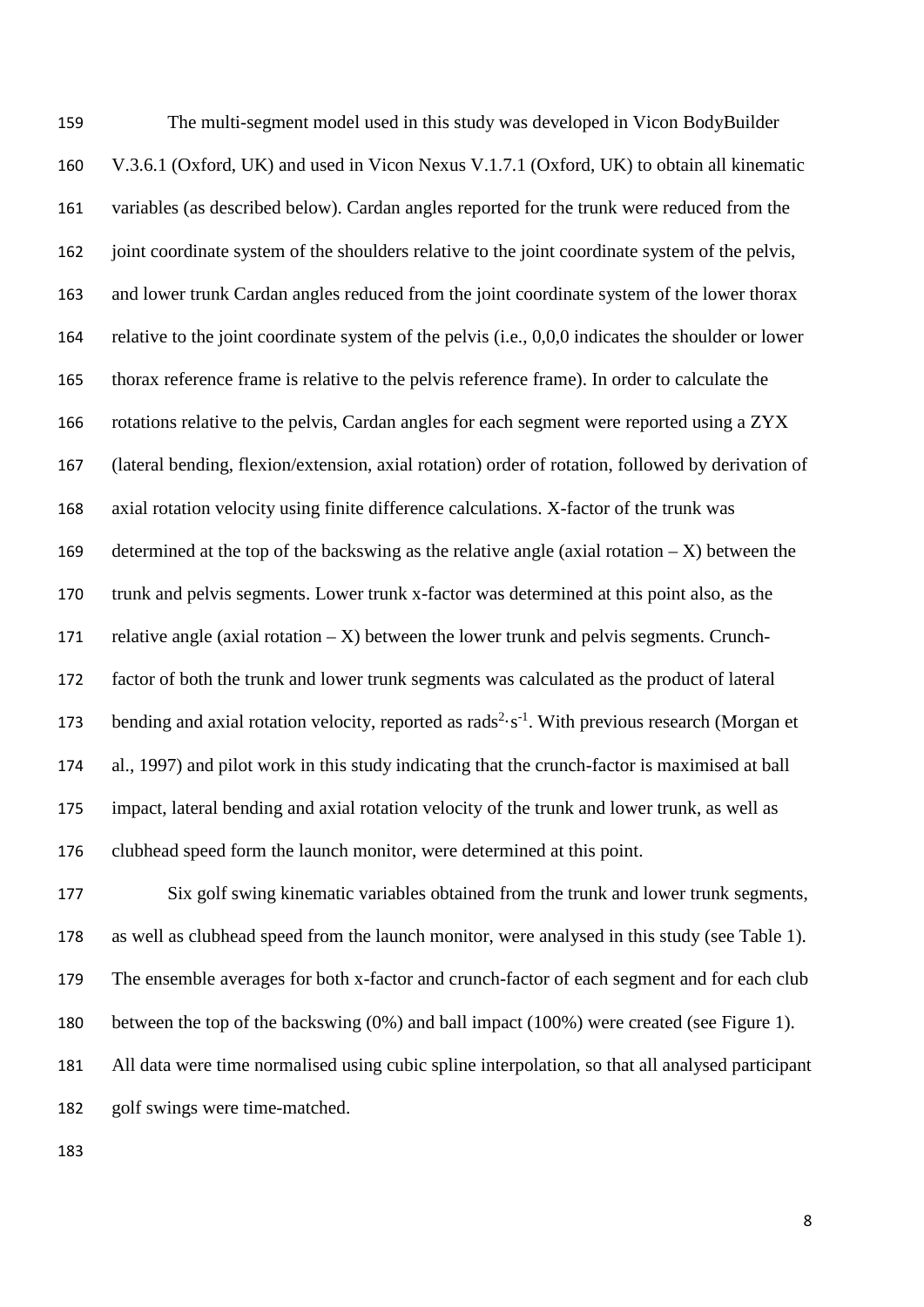All statistical analyses were performed using SPSS V22.0 for Windows (IBM Co., NY, USA). All data were screened to assess normality using histogram, box and whisker, and Q-Q plots. Box and whisker plots identified 2% all variables as outliers although, these were all within 1.5 standard deviations of the mean, resulting in no missing values, extreme outlier cases, or multivariate outliers. Descriptive data were reported as mean and standard deviation with standard error, for golf swing kinematic variables and clubhead speed. For the first aim, a dependent t-test was conducted to assess between-club differences in golf swing kinematics and clubhead speed, with a Bonferroni adjustment of the *p* value made to correct the family-193 wise error rate ( $p \le 0.0038$ ). For the second aim, Pearson product-moment correlation analyses were performed to investigate the within-club segment interaction (trunk and lower trunk) for 195 x-factor and crunch-factor, and if more x-factor or crunch-factor kinematic variables were related to clubhead speed. Pearson correlation coefficient values between 0.2 and 0.4 were considered as weak associations, values between 0.4 and 0.7 were considered as moderate and values above 0.7 as strong (Johnson, 2000). For the third aim, a forward linear regression model was generated for each club. All golf swing kinematic variables were entered into each model as independent variables, with clubhead speed entered as the dependent variable. Each 201 model reported the highest significant  $(p < .05)$  amount of variance associated with faster clubhead speeds, with assumptions of normality, linearity, homoscedasticity, and independence of residuals met.

#### **3. Results**

*3.1 Between-club differences in x-factor and crunch-factor*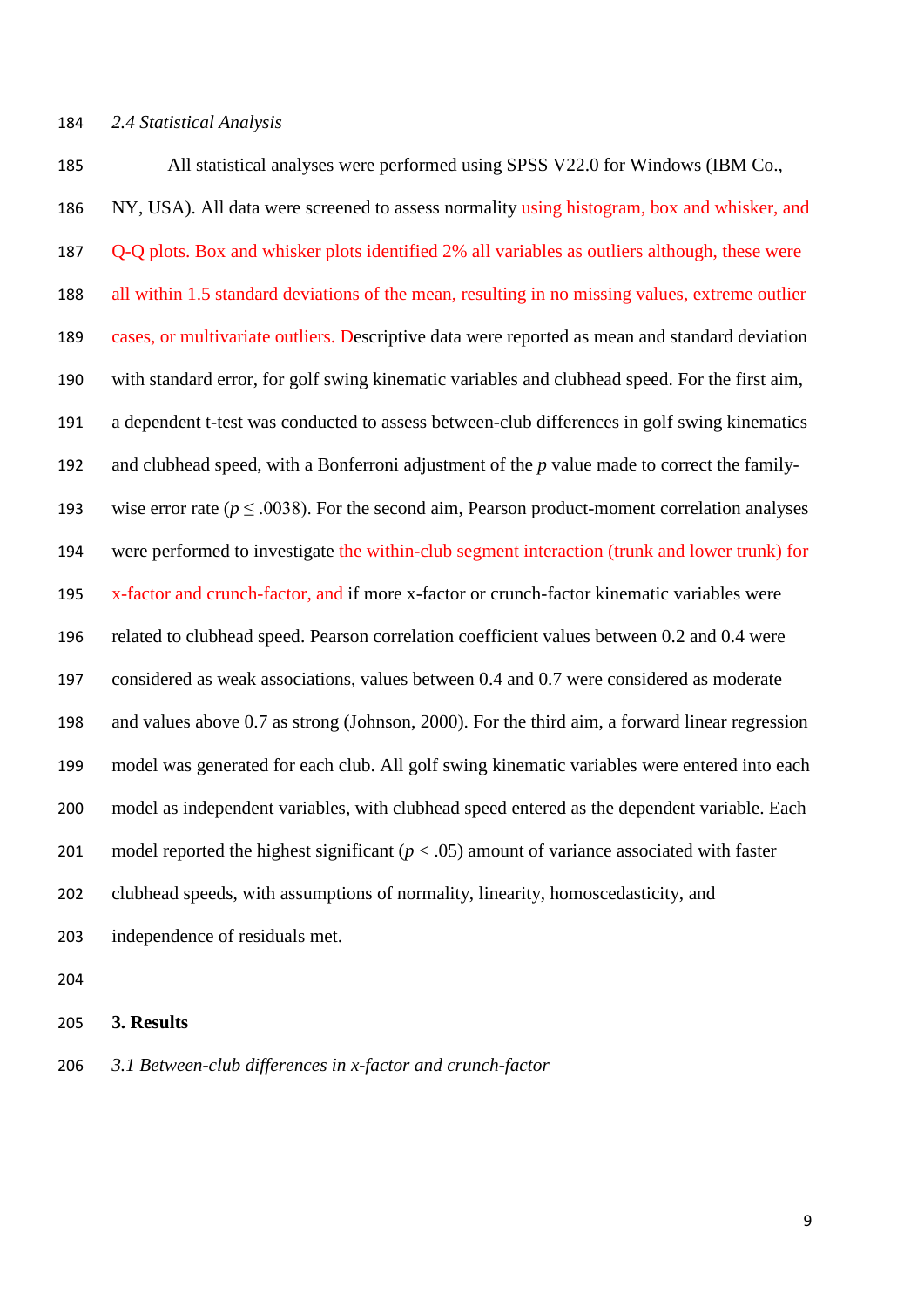| 207 | For the first aim, dependent t-tests revealed no significant ( $p \le 0.0038$ ) between-club                 |
|-----|--------------------------------------------------------------------------------------------------------------|
| 208 | differences in x-factor and crunch-factor variables (Table 1), indicating similar golf swing                 |
| 209 | kinematics, irrespective of club.                                                                            |
| 210 |                                                                                                              |
| 211 | <b>INSERT TABLE 1 ABOUT HERE</b>                                                                             |
| 212 | <b>INSERT FIGURE 1 ABOUT HERE</b>                                                                            |
| 213 |                                                                                                              |
| 214 | 3.2 X-factor and crunch-factor variables correlated with clubhead speed                                      |
| 215 | For the second aim, within-club segment interaction (trunk and lower trunk) found                            |
| 216 | that trunk and lower trunk x-factor ( $r = .84$ , $p < .01$ ) and x-factor stretch ( $r = .71$ , $p = .01$ ) |
| 217 | were correlated for the five-iron but not the driver. Trunk and lower trunk crunch-factor was                |
| 218 | correlated for both the driver $(r = .66, p = .01)$ and the five-iron $(r = .52, p = .05)$ . Further, a      |
| 219 | greater number of x-factor variables were correlated to clubhead speed for both clubs                        |
| 220 | (particularly the five-iron), than crunch-factor variables. For the driver, there was a moderate             |
| 221 | correlation between lower trunk axial rotation at ball impact and clubhead speed ( $r = .45$ , $p =$         |
| 222 | .01). A greater amount of x-factor variables (four) than crunch-factor variables (one) were                  |
| 223 | reported for the five-iron. There was a strong correlation between lower trunk x-factor stretch              |
| 224 | and clubhead speed ( $r = .78$ , $p < .01$ ). There were moderate correlations for lower trunk x-            |
| 225 | factor ( $r = .66$ , $p = .01$ ), lower trunk segment velocity at ball impact ( $r = .53$ , $p = .04$ ), and |
| 226 | trunk x-factor stretch and clubhead speed ( $r = .52$ , $p = .05$ ). There was a single moderate             |
| 227 | correlation for the crunch-factor variable, trunk lateral bending at ball impact and clubhead                |
| 228 | speed ( $r = -0.61$ , $p = 0.02$ ). However, the negative correlation shows that increased trunk lateral     |
| 229 | bending at ball impact is correlated with slower clubhead speeds.                                            |
| 230 |                                                                                                              |

# *3.3 Driver and five-iron regression models*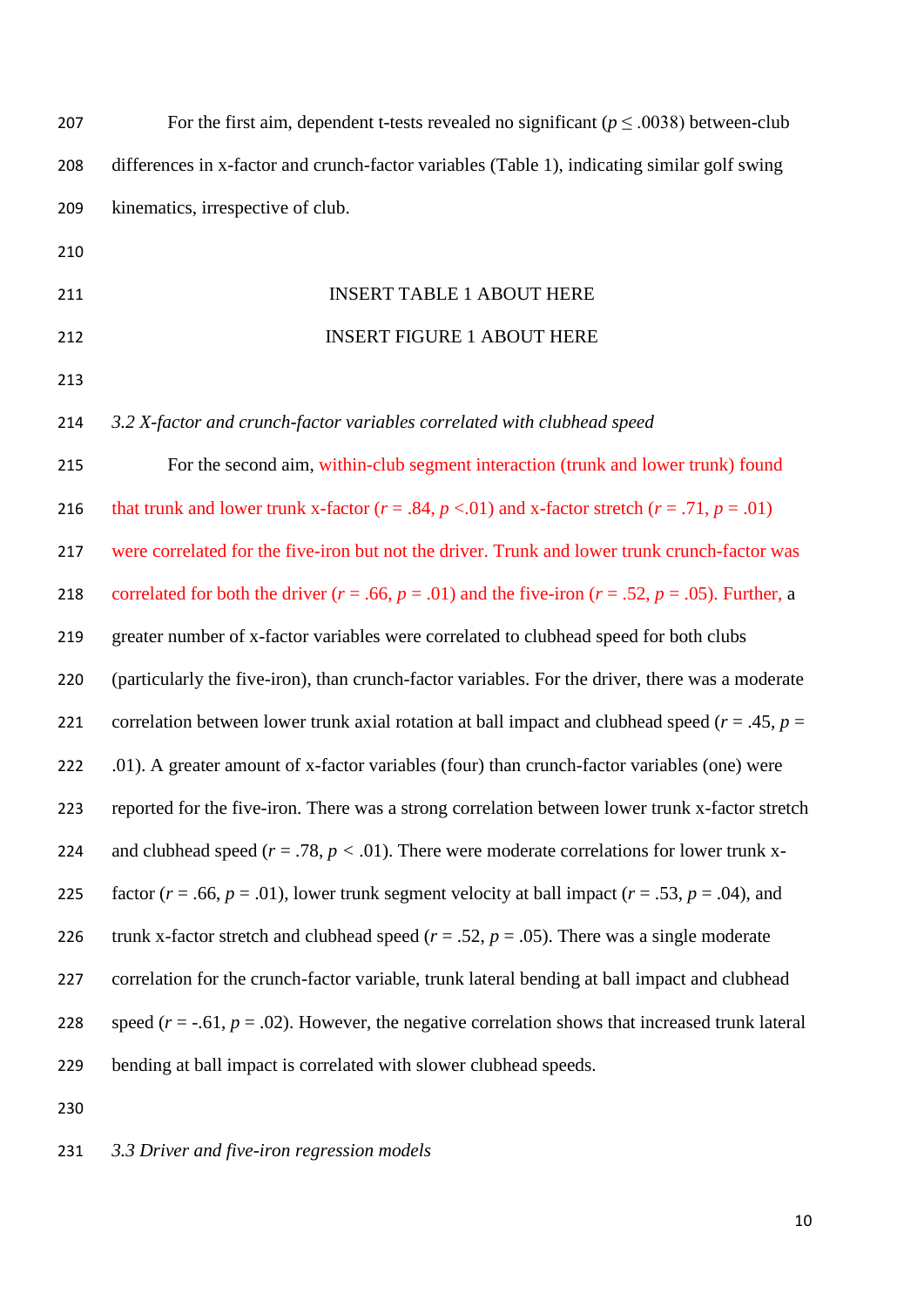| 232 | For the third aim, there was a non-significant regression model for the driver.                                      |
|-----|----------------------------------------------------------------------------------------------------------------------|
| 233 | Modifying the $p$ value entry level to $p < 10$ , allowed a single variable, lower trunk axial                       |
| 234 | rotation at ball impact, to explain a non-significant 20% of variance in faster clubhead speeds.                     |
| 235 | There was a significant ( $p < 0.05$ ) regression model for the five-iron, with 74% of variance in                   |
| 236 | clubhead speed explained by lower trunk x-factor stretch, and trunk lateral bending at ball                          |
| 237 | impact. However, as seen in the correlations of the second aim, trunk lateral bending at ball                        |
| 238 | impact had a negative beta coefficient, meaning faster clubhead speeds were associated with                          |
| 239 | a decreased amount of trunk lateral bending at ball impact.                                                          |
| 240 |                                                                                                                      |
| 241 | <b>INSERT TABLE 2 ABOUT HERE</b>                                                                                     |
| 242 |                                                                                                                      |
| 243 | 4. Discussion                                                                                                        |
| 244 | Results for the first aim of this study revealed no significant ( $p < .0038$ ) between-club                         |
| 245 | differences in golf swing kinematics. Axial rotation variables of the trunk and lower trunk                          |
| 246 | (see Table 1) were similar when hitting a driver and five-iron, along with axial rotation                            |
| 247 | velocity, the other crunch-factor variable, and lateral bending towards the trailing side of the                     |
| 248 | trunk and lower trunk. Clubhead speed averaged $3 \text{ m} \cdot \text{s}^{-1}$ faster for the driver when compared |
| 249 | to the five-iron, but was not significant at the $p < 0.0038$ level. Egret et al. (2003), had reported               |
| 250 | a slightly larger, yet significant ( $p < .05$ ) x-factor for the driver compared with the five-iron                 |
| 251 | although, recent evidence suggests that certain methods used to measure x-factor are                                 |
| 252 | questionable based on the motion analysis techniques used (Kwon et al., 2013). As used in                            |
| 253 | this study, more anatomically valid x-factor can be obtained when modelling the thorax as                            |
| 254 | multi-segments (upper and lower, relative to the pelvis) to suit the rotational characteristics of                   |
| 255 | the spine, and using Cardan / Euler 3D methods as opposed to projected plane methods                                 |
| 256 | (Brown et al., 2013; Kwon et al., 2013).                                                                             |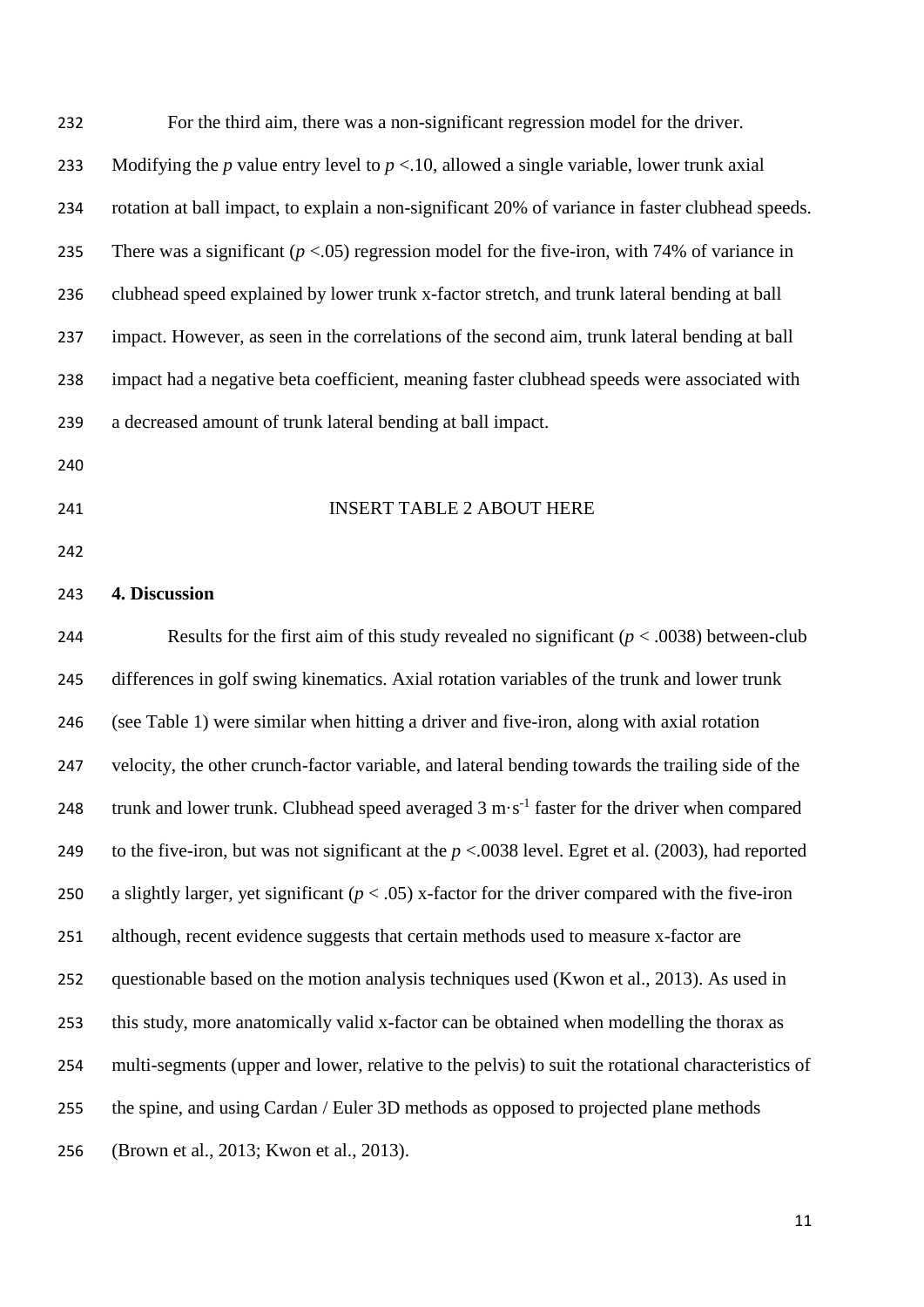The second aim of this study was to investigate the within-club segment interaction (trunk and lower trunk) for x-factor and crunch-factor, and if a greater number of kinematic variables associated with x-factor or crunch-factor were correlated with faster clubhead speeds. Both trunk and lower trunk correlations for x-factor and x-factor stretch were found 261 for the five-iron, but not the driver indicating that traits of a modern golf swing for the driver where a greater shoulder turn and restricted pelvis is seen throughout the backswing (Gluck et al., 2007). Segment interaction may then be different for the five-iron where it is possible that shot accuracy is more important than maximising hitting distance, and x-factor of the trunk is less than the driver, and similar to that of the lower trunk. Although not significant, x-factor and x-factor stretch for the five-iron were less than that of the driver. However, trunk and lower trunk correlations for crunch-factor were present for both the driver and five-iron indicating similar segment interaction. This supports the suggestion that analysing crunch- factor in the lower trunk is more anatomically meaningful (Cole & Grimshaw, 2014), and 270 further strengthens the Cardan / Euler 3D methods used in this study (Brown et al., 2013; Kwon et al., 2013). Following this, Pearson correlations for the driver reported a single x- factor variable, lower trunk axial rotation at ball impact to be moderately correlated with clubhead speed. This would suggest lower trunk clearance (increased segment axial rotation) through impact allows the more distal segments in the kinetic chain, such as the arms, hands and golf club to progress. The interaction of multiple trunk segments, through proximal to distal segment sequencing has been shown to be important in producing clubhead velocity (Tinmark et al., 2010; Horan & Kavanagh, 2012). Correlations for the five-iron revealed four x-factor variables that were moderately

correlation. This is thought to facilitate a muscular elastic recoil effect from which faster

clubhead speeds can be attained (Cheetham et al., 2001). The other x-factor variables

correlated with clubhead speed, with lower trunk x-factor stretch reporting a strong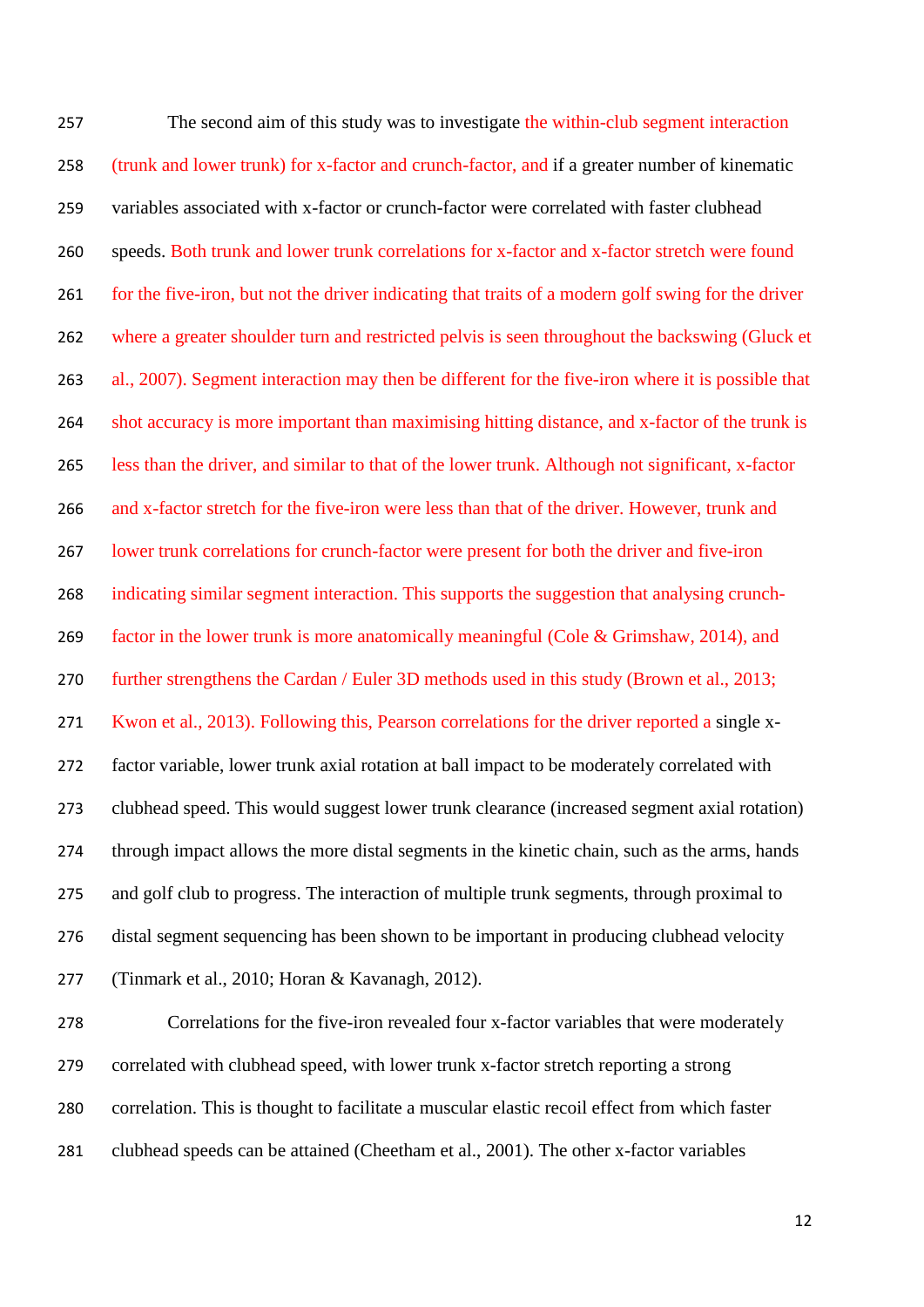reported agree with similar experimental research, that trunk x-factor stretch and lower trunk x-factor were all found to be correlated with clubhead speed (Myers et al., 2008; Chu et al., 2010; Joyce et al., 2013). Lower trunk velocity at ball impact was the fourth x-factor variable that was correlated with clubhead speed. Further analysis revealed that this variable was also 286 moderately correlated with both lower trunk x-factor  $(r = .67, p = .01)$  and lower trunk x-287 factor stretch  $(r = .65, p = .01)$ . The single crunch-factor variable correlated with clubhead speed was trunk lateral bending at ball impact. The greater amount of x-factor variables reported for the five-iron support the idea that x-factor variables are more strongly correlated to clubhead speed than crunch-factor variables. With respect to golf, evidence suggests that excessive trunk lateral bending restricts trunk axial rotation velocity during the downswing, and axial rotation velocity is more important when aiming to maximise clubhead speed (Chu et al., 2010; Sato et al., 2013, Cole & Grimshaw, 2014). Increased muscle activation pattern variability has been shown in combined lateral bending and axial rotation trunk postures (Nairn & Drake, 2014; Schinkel-Ivy & Drake, 2015). By reducing trunk postures associated with lateral bending, the reduced muscle activation pattern variability assists in stiffening and stabilising the trunk more efficiently when undergoing movements specific to the golf swing (Schinkel-Ivy & Drake, 2015; Glofcheski & Brown, 2017).

 For the final aim of this study, a non-significant forward linear regression model was 300 reported for the driver. Modifying the p value entry level to  $p < 10$ , allowed a single variable, lower trunk axial rotation at ball impact to explain a non-significant 20% variance in clubhead speed. This variable was reported by Meister et al. (2011), as explaining a similar amount of variability (19%), to support the lower trunk moving through ball impact to support proximal to distal sequencing in the golf swing. Results for the first aim indicated similar golf swings, irrespective of club. Therefore, as participants used their own driver and five-iron, the greater modifiable properties that modern-day drivers possess over irons (i.e.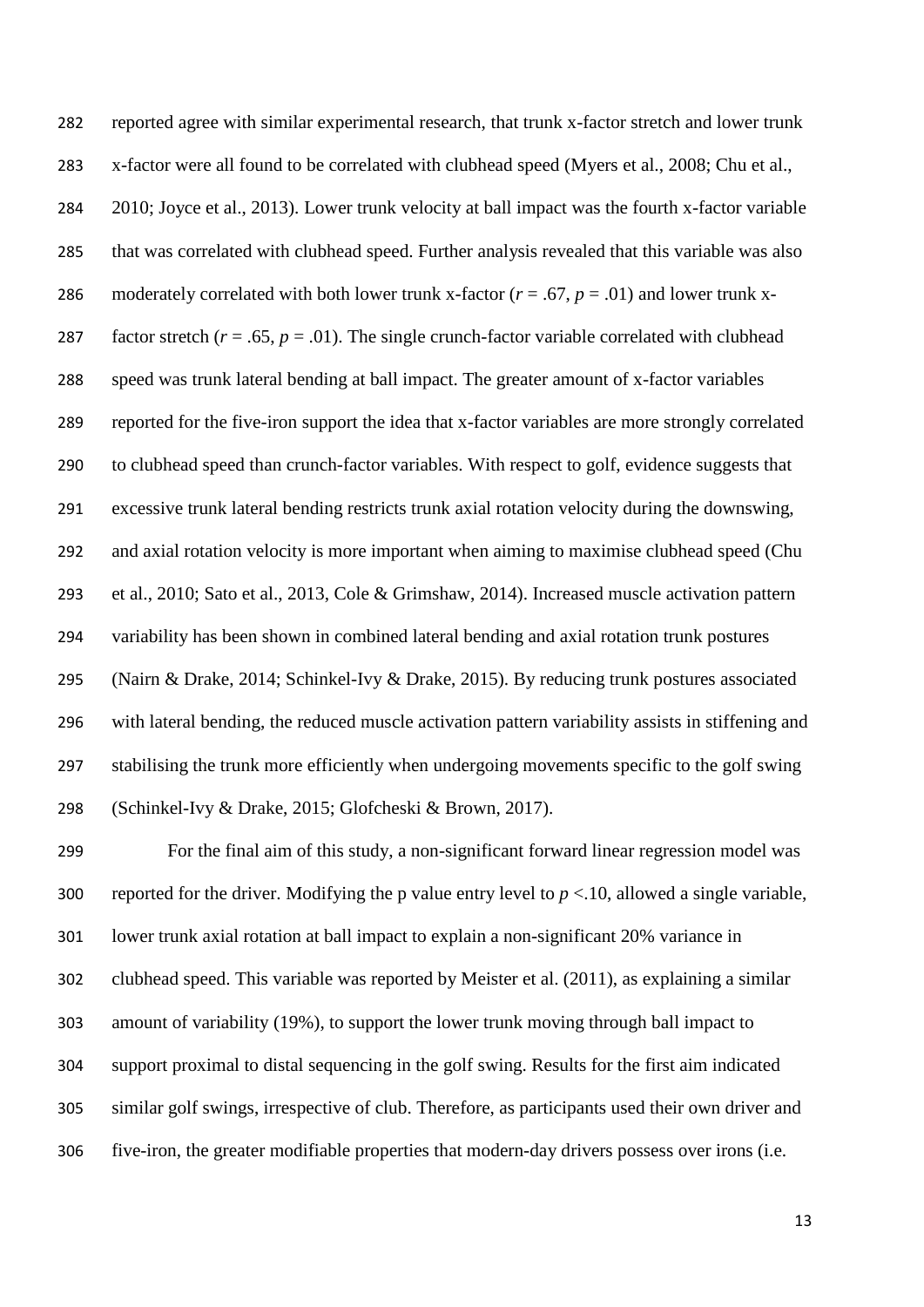shaft flex) may be responsible for the low amount of variance explained (Hocknell, 2002; Osis & Stefanyshyn, 2012). The interaction between participant and their driver in terms of 'loading' the shaft for maximising clubhead speed through wrist kinematics was not considered in this study although, this interaction for drivers fitted with shafts of different stiffness has reported differences in clubhead speed (Betzler, et al., 2012). The five-iron model accounted for a significant (*p* <.05) 74% of variance in faster clubhead speed, explained by lower trunk x-factor stretch, and trunk lateral bending at ball impact. The negative beta coefficient reported for trunk lateral bending supports previous findings that faster clubhead speed is produced when crunch-factor, through lateral bending, is minimised (Chu et al., 2010; Sato et al., 2013). Both models reported lower trunk involvement being important for producing clubhead speed. In the modern golf swing, pelvic movement at ball impact leads the trunk irrespective of club which leads to increased lateral bending of the trailing side (McHardy, Pollard, & Bayley, 2006). Although not significant at ball impact, trunk lateral bending was greater and trunk axial rotation velocity was slower for the five-iron which may have contributed to slower clubhead speed, compared to that of the driver. The findings of this study should be considered along with some limitations. This study was limited to a highly-skilled homogenous cohort, with a fixed sample size of 15. The non-significant difference reported for the first aim may be due to a type II error (the probability of accepting a false null hypothesis) however, the homogenous cohort available would not show differences in their golf swings due to skill level, for x-factor and crunch- factor. This may have resulted in a non-significant amount of variance explained in the driver regression model. However, as the five-iron model explained a significant amount of variance in clubhead speed, it is possible that by allowing the participants to hit with their own drivers, the various modifiable properties modern day drivers possess over non-modifiable irons (Hocknell, 2002), as well as inter-participant variability of how they modified the kinematics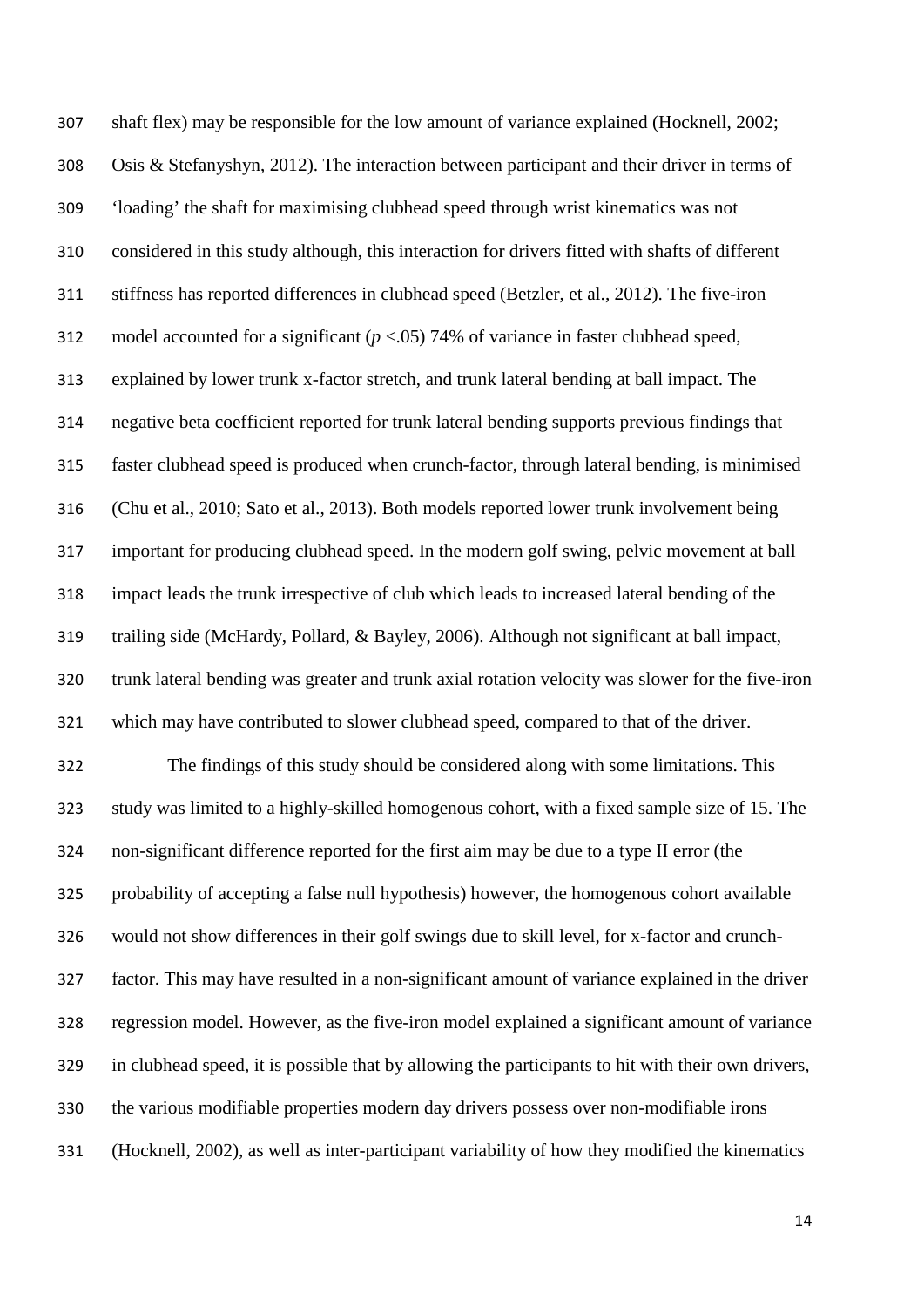of other body segment not measured in this study, such as wrist 'release' (radial to ulnar

deviation), based on various different shaft profiles used (i.e. stiff and extra stiff) (Betzler,

Monk, Wallace, & Otto, 2012; Osis & Stefanyshyn, 2012) may have explained the non-

significant driver model. Conversely, allowing participants to hit with their own clubs allows

familiarisation which is important for indoor testing (Kenny, Wallace, & Otto, 2008).

### **5. Conclusion**

 There were no between-club differences in the kinematic variables associated with x- factor and crunch-factor however, within-club segment (trunk and lower trunk) interaction was different for the five-iron, compared to the driver, and a greater number of kinematic variables associated with x-factor were shown to be correlated with faster clubhead speeds. This was further explained in the five-iron regression model, which revealed a significant amount of variance in clubhead speed to be associated with increased lower trunk x-factor stretch, and reduced crunch-factor through trunk lateral bending. In particular, the greater number of significant results reported for the five-iron strengthen the link to approach shots, with greens in regulation shown to be the strongest correlated variable with PGA Tour earnings (1990-2004). These findings support other empiric research into the importance of x-factor as well as anecdotal evidence on how crunch-factor can negatively affect clubhead speed.

## **Acknowledgments**

 The author would like to thank the Australian PGA for their assistance in participant recruitment for this study, and the Institute for Health Research at the University of Notre Dame Australia (Fremantle Campus) for their assistance with the research methods.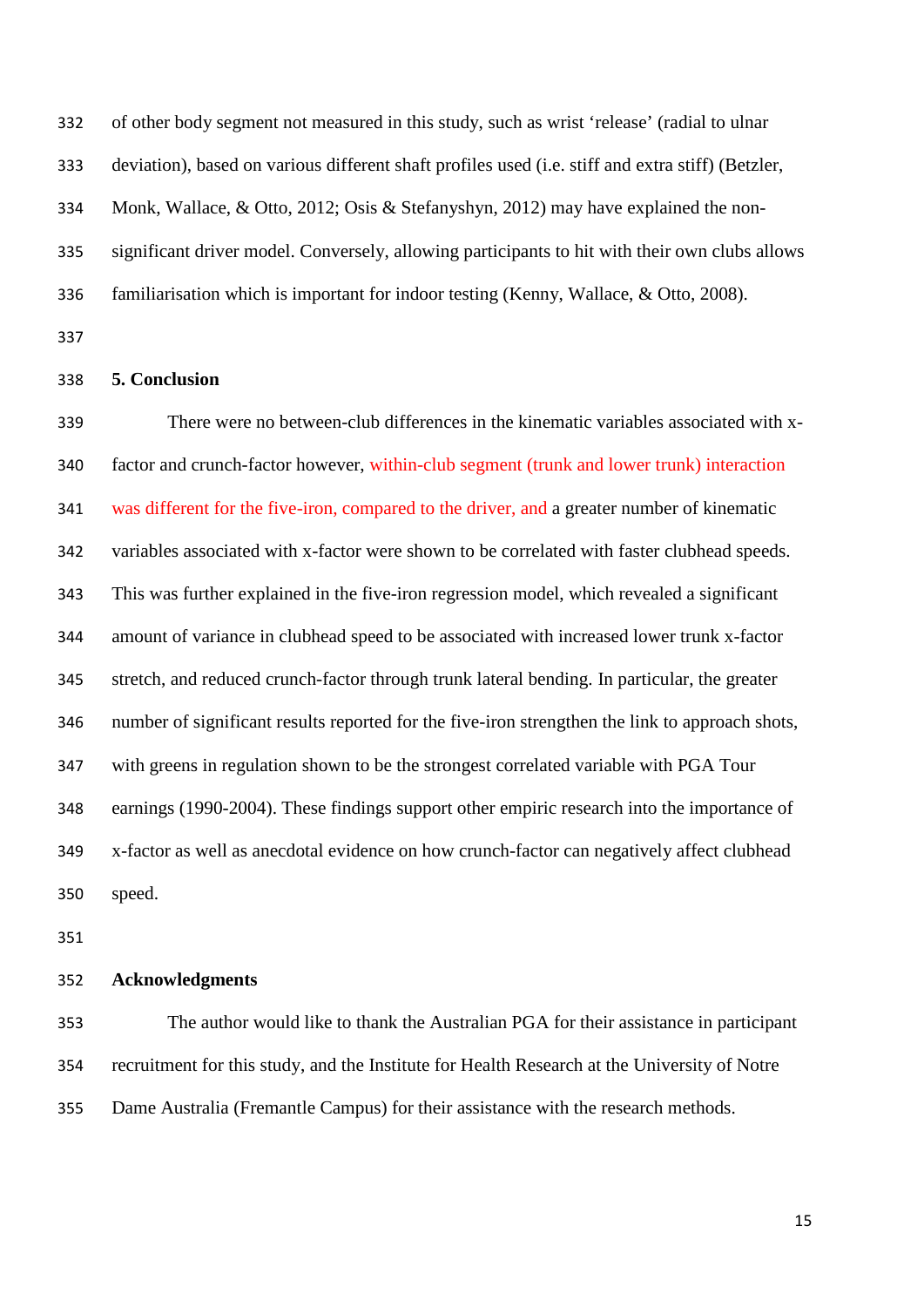## **Tables & Figure**

- **357 Table 1.** Between-club golf swing kinematics and clubhead speed (Mean  $\pm$  SD & SE).
- **Table 2.** Between-club forward linear regression models explaining clubhead speed.
- **Figure 1.** Ensemble averages (solid line) of x-factor and crunch-factor variables for the driver
- (left and five-iron (right) for all participants. Shaded areas represent one standard deviation
- from the mean. Data are shown for the trunk and lower trunk segments from the top of
- backswing (0%) to ball impact (100%).
- 

## **References**

- Betzler, N., Monk, S., Wallace, E., & Otto, S. (2012). Effects of golf shaft stiffness on strain,
- clubhead presentation and wrist kinematics. *Sports Biomechanics, 11*(2), 223-238.
- http://dx.doi.org/10.1080/14763141.2012.681796
- 
- Brown, S. J., Selbie, W. S., & Wallace, E. S. (2013). The X-factor: An evaluation of common methods used to analyse major inter-segment kinematics during the golf swing. *Journal of Sports Sciences, 31*(11), 1156-1163. http://dx.doi.org/10.1080/02640414.2013.775474
- 
- Burden, A. M., Grimshaw, P. N., & Wallace, E. S. (1998). Hip and shoulder rotations during the golf swing of sub-10 handicap players. *Journal of Sports Sciences, 16*(2), 165-176. http://dx.doi.org/10.1080/026404198366876
- 
- Cheetham, P., Martin, P., & Mottram, R. (2001). The importance of stretching the "X-factor" in the downswing of golf: The "X-factor stretch". In P. R. Thomas (Ed.) *Optimising Performance in Golf*. (pp.192-199). Brisbane: Australian Academic Press Ltd.
- 
- Chu, Y., Sell, T. C., & Lephart, S. M. (2010). The relationship between biomechanical variables and driving performance during the golf swing. *Journal of Sports Sciences, 28*(11)*,*  1251-1259. http://dx.doi.org/10.1080/02640414.2010.507249
- Cole, M. H., & Grimshaw, P. N. (2014). The crunch factor's role in golf-related low back pain. *The Spine Journal, 14*(5), 799-807. doi:10.1016/j.spinee.2013.09.019
- 
- Egret, C.I., Vincent, O., Weber, J., Dujardin, F.H., & Chollet, D. (2003). Analysis of 3D kinematics concerning three different clubs in golf swing. *International Journal of Sports Medicine, 24*(6)*,* 465-470. https://doi.org/10.1055/s-2003-41175
- 
- Fletcher, I.M., & Hartwell, M. (2004). Effect of an 8-week combined weights and plyometric training program on golf drive performance. *Journal of Strength and Conditioning Research, 18*(1), 59-62. http://dx.doi.org/10.1519/00124278-200402000-00008
- 
- Glofcheskie, G., & Brown, S. (2017). Athletic background is related to superior trunk
- proprioceptive ability, postural control, and neuromuscular responses to sudden perturbations.
- *Human Movement Science, 52*, 74-83. http://dx.doi.org/10.1016/j.humov.2017.01.009
-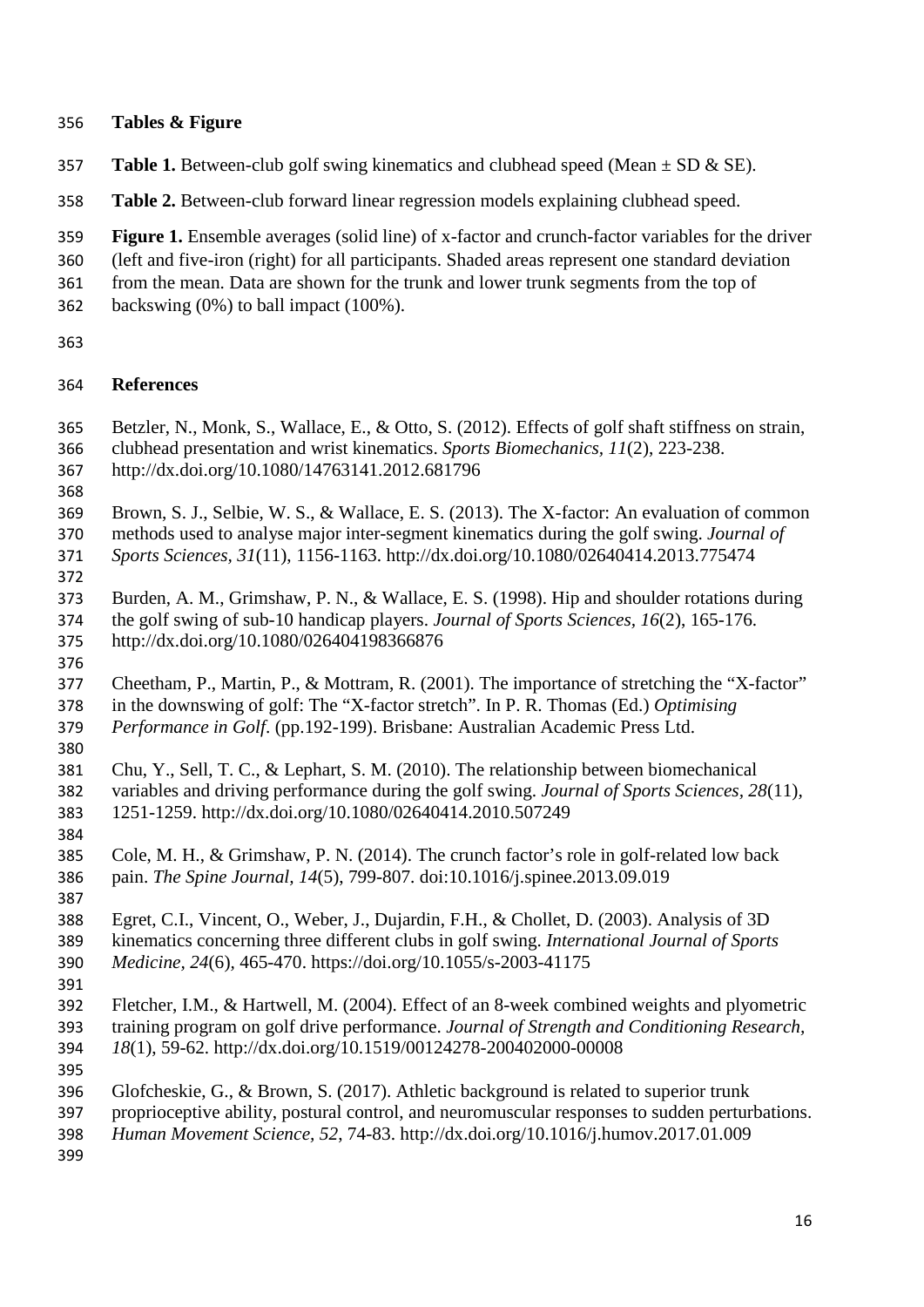- Glazier, P. (2010). Is the 'crunch-factor' an important consideration for the aetiology of lumbar spine pathology in cricket fast bowlers? *Sports Medicine, 40*(10), 809-815. doi:10.2165/11536590-000000000-00000 Gluck, G. S., Bendo, J. A., & Spivak, J. M. (2007). The lumbar spine and low back pain in golf: a literature review of swing biomechanics and injury prevention. *The Spine Journal*, *8*(5), 1-11. http://dx.doi.org/10.1016/j.spinee.2007.07.388 Hocknell, A. (2002). High-performance driver design: Benefits for all golfers. *Journal of Sports Sciences, 20*(8), 643-649. https://doi.org/10.1080/026404102320183211 Horan, S. A., & Kavanagh, J. J. (2012). The control of upper body segment speed and velocity during the golf swing. *Sports Biomechanics, 11*(2), 165-174. http://dx.doi.org/10.1080/14763141.2011.638390 Hosea, T., & Gatt, C. (1996). Back pain in golf. *Clinics in Sports Medicine, 15*(1), 37-53. Johnson, I. (2000). I'll give you a definite maybe. *An introductory handbook on probability, statistics and Excel.* http://records.viu.ca/~johntoi/maybe/title.htm. Accessed 18.01.16 Joyce, C., Burnett, A. F., & Ball, K. (2010). Methodological considerations for the 3D measurement of the X-factor and lower trunk movement in golf. *Sports Biomechanics, 9*(3)*,*  206-221. http://dx.doi.org/10.1080/14763141.2010.516446 Joyce, C., Burnett, A.F., Ball, K., & Cochrane, J. (2013). 3D trunk kinematics in golf: between-club differences and relationships to clubhead speed. *Sports Biomechanics, 12*, 108- 120. doi:10.1080/14763141.2012.728244 Joyce, C., Burnett, A.F., Herbert, S., & Reyes, A. (2014). A dynamic evaluation of how kick point location influences swing parameters and related launch conditions. *Proceedings IMechE Part P: Journal of Sports Engineering & Technology, 228*, 111-119. http://dx.doi.org/10.1177/1754337113515469 Kenny, I.C., Wallace, E.S., & Otto, S.R. (2008). Influence of shaft length on golf driving performance. *Sports Biomechanics, 7*(3)*,* 322-332. https://doi.org/10.1080/14763140802233249 Kuorinka, I., Jonsson, B., Kilbom, A., Vinterberg, H., Biering-Sorensen, F., Andersson, G., & Jorgensen, K. (1987). Standardised Nordic questionnaires for the analysis of musculoskeletal symptoms. *Applied Ergonomics, 18*(3), 233-237. http://dx.doi.org/10.1016/0003- 6870(87)90010-X Kwon, Y. H., Han, K. H., Como, C., Lee, S., & Singhal, K. (2013). Validity of the X-factor computation methods and relationship between the X-factor parameters and clubhead velocity in skilled golfers. *Sports Biomechanics, 12*(3), 231-246.
	- http://dx.doi.org/10.1080/14763141.2013.771896
	-
	- Lees, A., & Nolan, L. (2002). Three-dimensional kinematic analysis of the instep kick under
	- speed and accuracy conditions. In. W. Spinks, T. Reilly & A. Murphy (Eds.), *Science and*
	- *Football IV* (pp. 16-21). London: Routledge.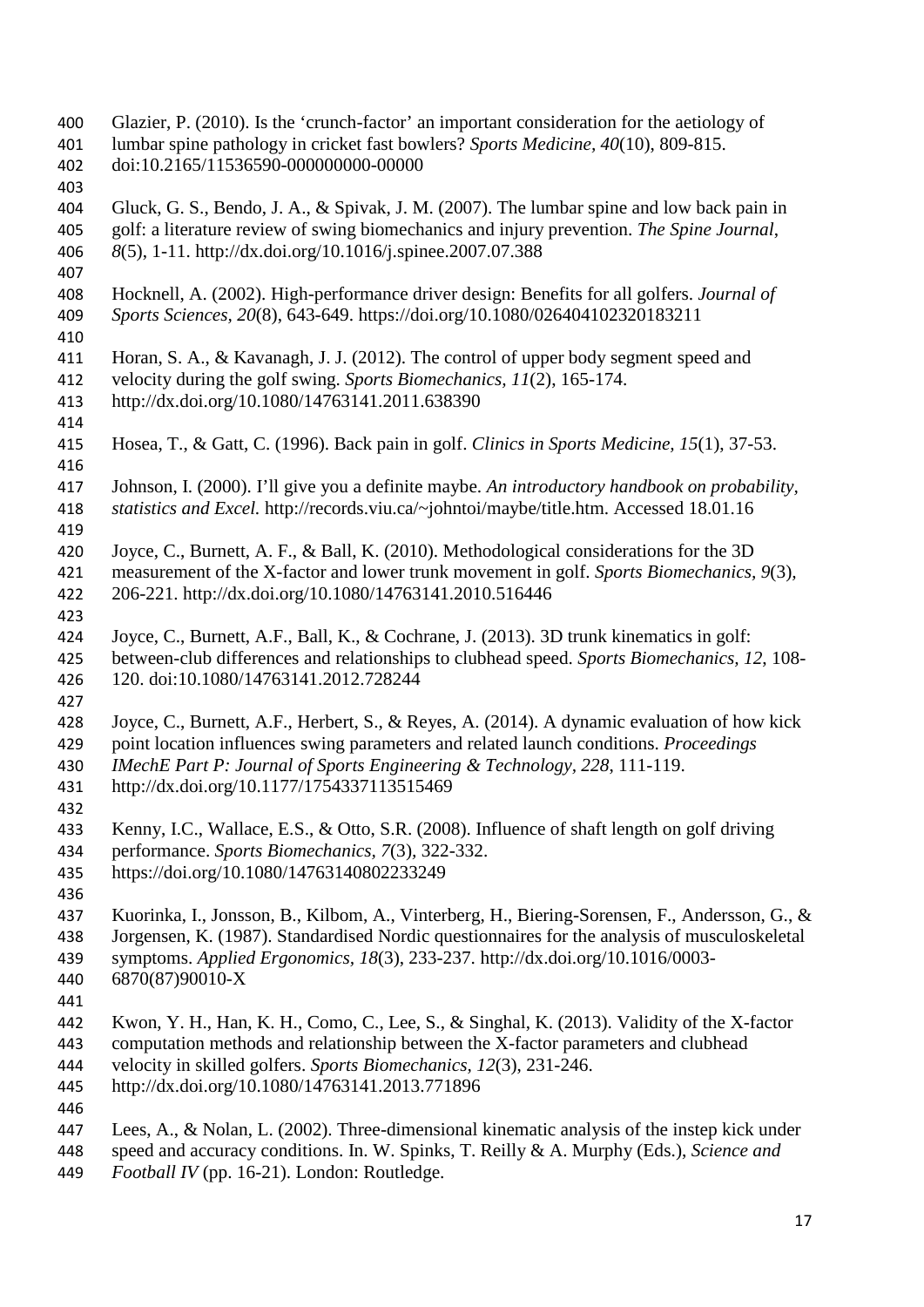- 
- Lephart, S. M., Smoliga, J. M., Myers, J. B., Sell, T. C., & Tsai, Y. (2007). Eight-week golf- specific exercise program improves physical characteristics, swing mechanics, and golf performance in recreational golfers. *Journal of Strength and Conditioning Research, 21*(3)*,*  860-869. http://dx.doi.org/10.1519/00124278-200708000-00036 Lindsay, D. M., Horton, J. F., & Paley, R. D. (2002). Trunk motion of male professional golfers using two different golf clubs. *Journal of Applied Biomechanics*, *18*(4), 366-373. https://doi.org/10.1123/jab.18.4.366 McHardy, A., Pollard, H., & Bayley, G. (2006). A comparison of the modern and classic golf swing: a clinician's perspective. *South African Journal of Sports Medicine, 18*(3), 80-92. https://doi.org/10.17159/2078-516x/2006/v18i3a239 Meister, D.M., Ladd, A.L., Butler, E.E, et al. (2011). Rotational biomechanics of the elite golf swing: Benchmark for amateurs. *Journal of Applied Biomechanics, 27*(3), 242-251. doi:10.1123/jab.27.3.242 Morgan, D., Sugaya, H., Banks, S., & Cook, F. (1997). A new twist on golf kinematics and low back injuries: the crunch factor. In: Farrally, M.R., & Cochran, A.J. (Eds.), *Science and Golf III: Proceedings of the World Scientific Congress on Golf.* (pp. 120-126). Leeds, UK: Human Kinetics. Myers, J., Lephart, S., Tsai, Y. S., Sell, T., Smoliga, J., & Jolly, J. (2008). The role of upper torso and pelvis rotation in driving performance during the golf swing. *Journal of Sport Sciences*, *26*(2), 181-188. http://dx.doi.org/10.1080/02640410701373543 Nairn, B., & Drake, J. (2014). Impact of lumbar spine postures on thoracic spine motion and muscle activation patterns. *Human Movement Science, 37,* 1-11. http://dx.doi.org/10.1016/j.humov.2014.06.003 Osis, S. T., & Stefanyshyn, D.J. (2012). Golf players exhibit changes to grip speed parameters during club release in response to changes in club stiffness. *Human Movement Science, 31*, 91-100. doi:10.1016/j.humov.2011.02.006 Sato, K., Kenny, I.C., & Dale, B.R (2013). Current golf performance literature and application to training. *Journal of Trainology, 2*(2), 23-32. https://doi.org/10.17338/trainology.2.2\_23 Schinkel-Ivy, A., & Drake, J. (2015). Sequencing of superficial trunk muscle activation during range-of-motion tasks. *Human Movement Science, 43*, 67-77. http://dx.doi.org/10.1016/j.humov.2015.07.003 Sugaya, H., Tsuchiya, H., Morgan, D.A., & Banks, S.A. (1999). Low back injury in elite and professional golfers: and epidemiologic and radiographic study. In: Farrally, M.R., & Cochran, A.J. (Eds.), *Science and Golf III: Proceedings of the World Scientific Congress on Golf.* (pp. 83-91). Leeds, UK: Human Kinetics.
-